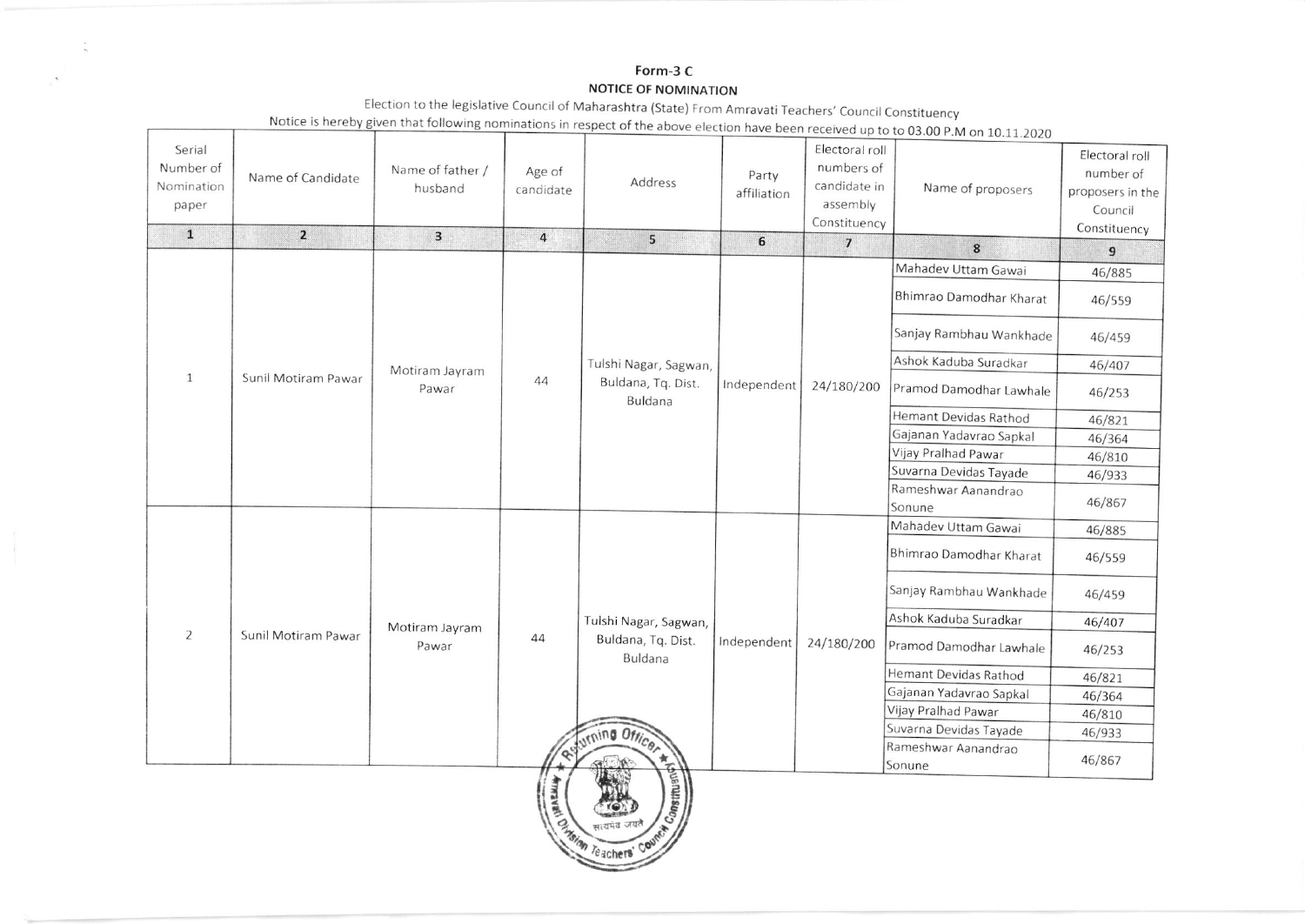|  |                |                       |                              |                                    |                                                                                                                 |             |            | Anil Wasudevrao Aasole           | 10/27  |
|--|----------------|-----------------------|------------------------------|------------------------------------|-----------------------------------------------------------------------------------------------------------------|-------------|------------|----------------------------------|--------|
|  |                |                       |                              | 59                                 |                                                                                                                 |             |            | Suresh Marotrao Bhute            | 10/512 |
|  |                |                       |                              |                                    |                                                                                                                 |             |            | Raja Pralhadrao More             | 10/554 |
|  |                |                       | Wasudev Krushnarao<br>Aasole |                                    | Shree Colony,<br>Congress Nagar<br>Amravati, Tq. Dist.<br>Amravati                                              |             | 37/116/697 | Mangesh Laxmanrao<br>Gulhane     | 11/294 |
|  | 3              | Sanjay Wasudev Aasole |                              |                                    |                                                                                                                 | Independent |            | Sanjay Devidas Katekar           | 13/487 |
|  |                |                       |                              |                                    |                                                                                                                 |             |            | Pradeep Pundlikrao<br>Ramekar    | 15/479 |
|  |                |                       |                              |                                    |                                                                                                                 |             |            | Yogita Milind Shirbhate          | 16/97  |
|  |                |                       |                              |                                    |                                                                                                                 |             |            | Ujwala Rambhau Shrirao           | 16/106 |
|  |                |                       |                              |                                    |                                                                                                                 |             |            | Sawan Rambhau Shrirao            | 16/107 |
|  |                |                       |                              |                                    |                                                                                                                 |             |            | Jayashree Vilas Shirbhate        | 16/279 |
|  | $\overline{4}$ | Sanjay Wasudev Aasole | Wasudev Krushnarao<br>Aasole | 59<br>oturn<br>道<br>Require Sounds | Shree Colony,<br>Congress Nagar<br>Amravati, Tq. Dist.<br>Amravati<br>ng Office<br><b>Ensent?</b><br>$c_{2nst}$ | Independent | 37/116/697 | Rajendra Bapuraoji Kawale        | 03/160 |
|  |                |                       |                              |                                    |                                                                                                                 |             |            | Suhas Ramrao Deshmukh            | 03/96  |
|  |                |                       |                              |                                    |                                                                                                                 |             |            | Shankar Deoraoji Bundile         | 03/84  |
|  |                |                       |                              |                                    |                                                                                                                 |             |            | Gurudatta Devidas Belsare        | 10/753 |
|  |                |                       |                              |                                    |                                                                                                                 |             |            | Ghanshyam Gopikishanji<br>Baheti | 10/61  |
|  |                |                       |                              |                                    |                                                                                                                 |             |            | Umesh Rajendra Nawandar          | 14/405 |
|  |                |                       |                              |                                    |                                                                                                                 |             |            | Mukesh Hemrajji Sahu             | 16/35  |
|  |                |                       |                              |                                    |                                                                                                                 |             |            | Nitin Vishnupant Shirbhate       | 16/259 |
|  |                |                       |                              |                                    |                                                                                                                 |             |            | Anil Ramchandra Kadu             | 19/108 |
|  |                |                       |                              |                                    |                                                                                                                 |             |            | Sameer Prakash Bijwe             | 03/79  |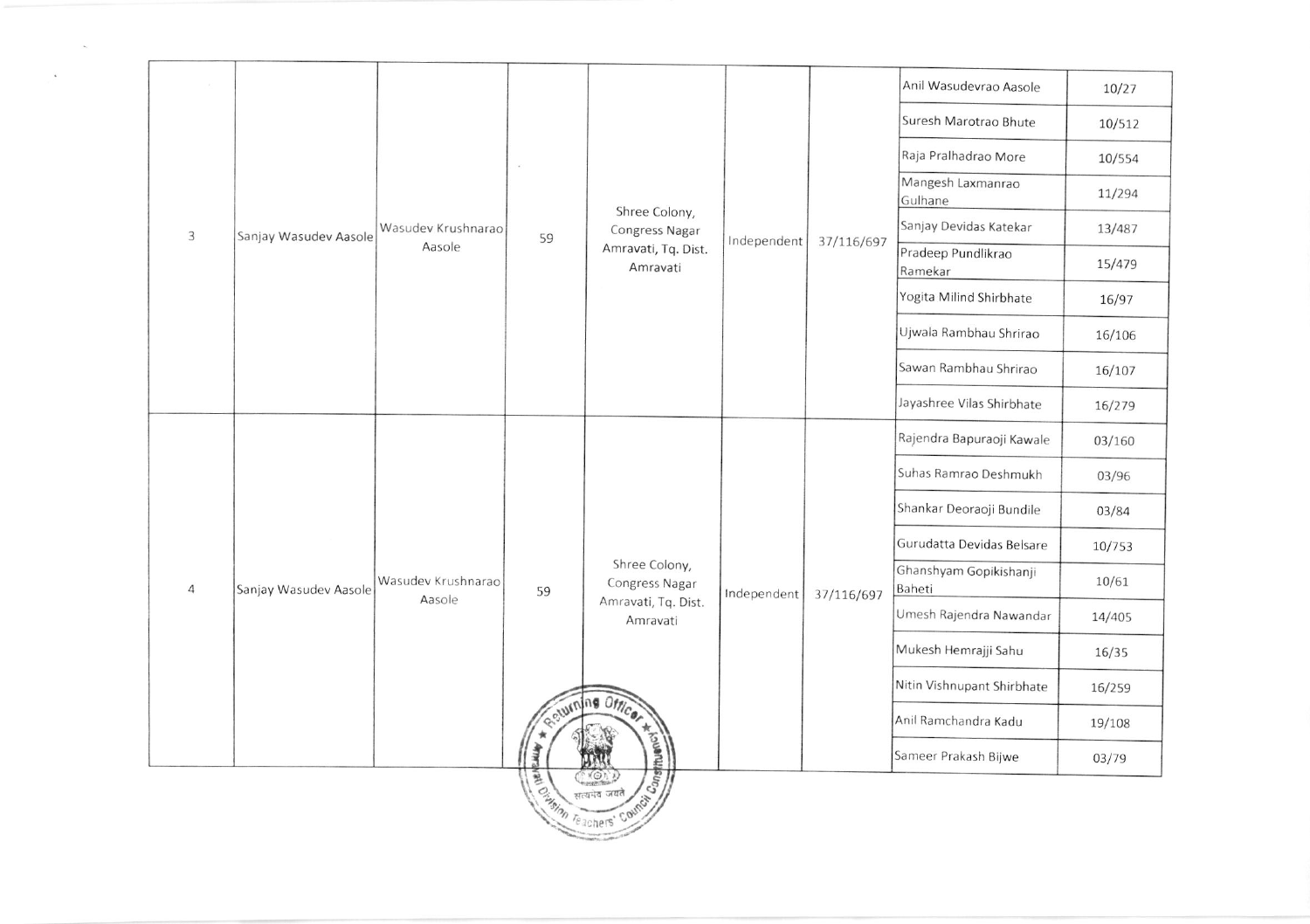|   |                           |                           |    |                                                               |             |                           | Sanjay Dinkar Gole                | 32/68  |
|---|---------------------------|---------------------------|----|---------------------------------------------------------------|-------------|---------------------------|-----------------------------------|--------|
|   |                           |                           |    |                                                               |             |                           | Dhannosingh Sakru Rathod          | 32/183 |
|   |                           |                           |    |                                                               |             |                           | Vitthal Uttam Pawar               | 32/517 |
|   |                           |                           |    |                                                               |             |                           | Sanjeev Wakilaji                  |        |
|   |                           |                           |    |                                                               |             |                           | Wahurwagh                         | 30/23  |
| 5 | Avinash Madhukar<br>Borde | Madhukar Bhimrao<br>Borde | 53 | Gokul Colony, Jawahar<br>Nagar, Akola                         |             | Independent   31/207/1155 | Sandeep Laxmanrao<br>Bahekar      | 32/468 |
|   |                           |                           |    |                                                               |             |                           | Santosh Tulshiram Andhare         | 31/517 |
|   |                           |                           |    |                                                               |             |                           | Pankaj Prabhakarrao               | 31/716 |
|   |                           |                           |    |                                                               |             |                           | Wakode                            |        |
|   |                           |                           |    |                                                               |             |                           | Rajendra Pralhadrao Tarale        | 33/483 |
|   |                           |                           |    |                                                               |             |                           | Santosh Sevakram Ahir             | 36/56  |
|   |                           |                           |    |                                                               |             |                           | Shivram Ganpatrao<br>Bawaskar     | 49/31  |
|   | Avinash Madhukar<br>Borde | Madhukar Bhimrao<br>Borde | 53 | Gokul Colony, Jawahar<br>Nagar, Akola<br>ming Officer         | Independent | 31/207/1155               | Ishwarsingh Deewansingh<br>Girase | 32/292 |
|   |                           |                           |    |                                                               |             |                           | Avinash Pralhadrao Kale           | 32/98  |
|   |                           |                           |    |                                                               |             |                           | Jitendra Shankarrao<br>Shekokar   | 31/428 |
|   |                           |                           |    |                                                               |             |                           | Baliram Pralhadrao Mangale        | 31/307 |
| 6 |                           |                           |    |                                                               |             |                           | Keshav Bhaurao Unhale             | 31/408 |
|   |                           |                           |    |                                                               |             |                           | Pramod Narayan Wankhade           | 31/373 |
|   |                           |                           |    |                                                               |             |                           | Praveen Shridharrao Dhone         | 33/299 |
|   |                           |                           |    |                                                               |             |                           | Subhas Sheshrao Ingale            | 35/187 |
|   |                           |                           |    |                                                               |             |                           | Shrikrushna Dadarao Tarale        | 30/17  |
|   |                           |                           | 寻  |                                                               |             |                           | Sunil Bhaurao Thakare             | 35/465 |
|   |                           |                           | 賣  | Constitution<br>$\bigcirc$<br><b>Origin Regula Jan Counct</b> |             |                           |                                   |        |

 $\mathcal{A}^{\mathcal{A}}$  . The contract of  $\mathcal{A}^{\mathcal{A}}$